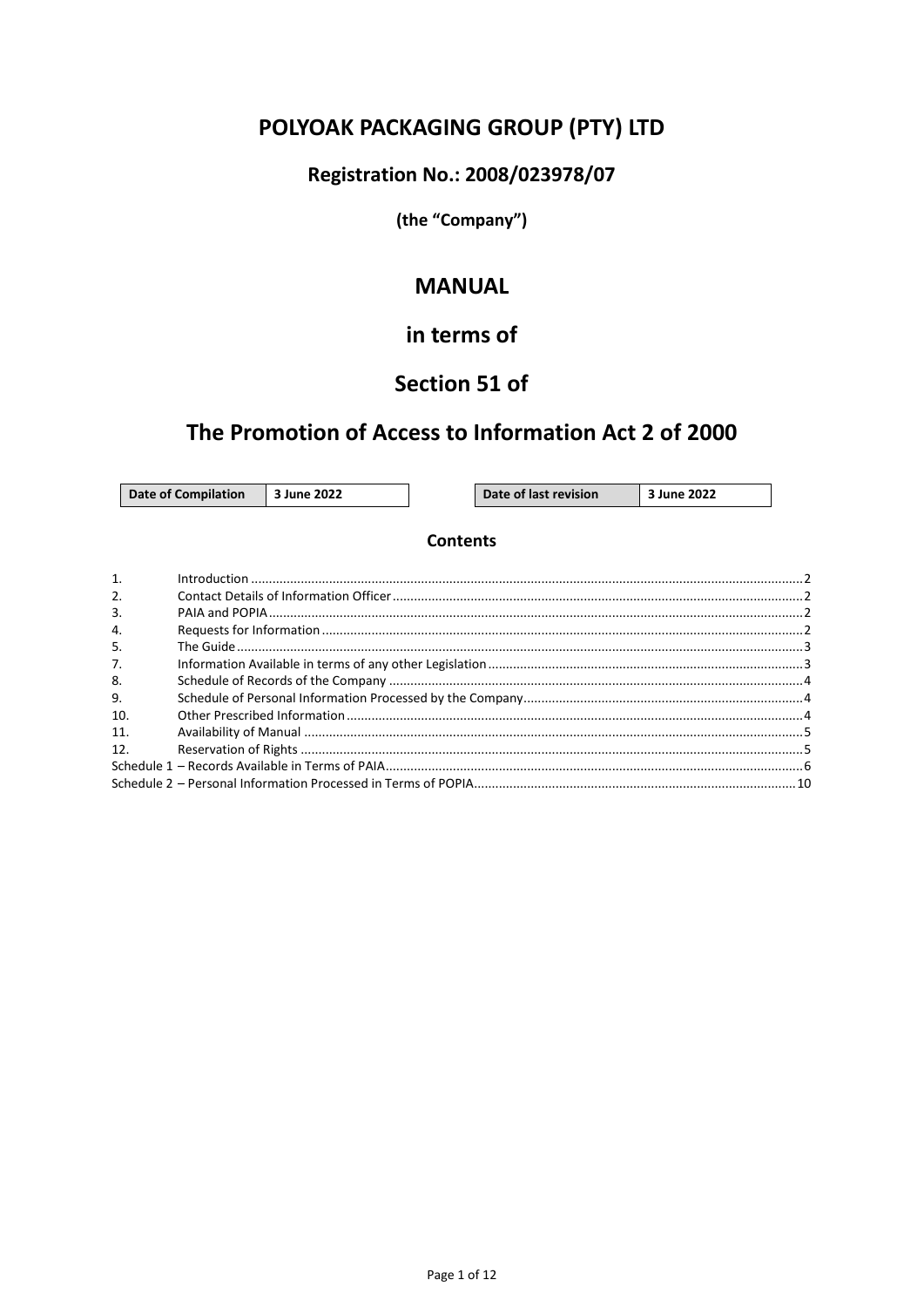#### <span id="page-1-0"></span>**1. Introduction**

- 1.1. Polyoak Packaging is a leading rigid plastic packaging supplier in Southern Africa. We specialise in the design and manufacture of blow moulded, injection moulded, compression moulded and thermoformed plastic packaging and aseptic cartons for the dairy, beverage, food and industrial markets, as well as garment hangers for the clothing retail sector.
- 1.2. We are a true 'one-stop packaging shop' offering support with packaging design, mould manufacture, testing services, rental of filling equipment and technical support. Our packaging includes fully recyclable plastic bottles, preforms, closures, buckets, drums, tubs, aseptic cartons and garments hangers.

| <b>Name of Private Body</b>                     | Polyoak Packaging Group (Pty) Ltd                 |
|-------------------------------------------------|---------------------------------------------------|
| <b>Information Officer</b><br>(head of company) | Garron Boshoff                                    |
| <b>Deputy Information</b><br>Officer(s)         | <b>Vedet Stevens</b>                              |
| <b>Street Address</b>                           | Waterford House, Waterford Road, Diep River, 7800 |
| <b>Postal Address</b>                           | P.O. Box 125, Plumstead, 7801                     |
| <b>Telephone Number</b>                         | (021) 710 9200                                    |
| <b>Email</b>                                    | vedet.stevens@polyoak.co.za                       |
| <b>Website URL</b>                              | http://www.polyoakpackaging.co.za/                |

#### <span id="page-1-1"></span>**2. Contact Details of Information Officer**

#### <span id="page-1-2"></span>**3. PAIA and POPIA**

- 3.1. The Promotion of Access to Information Act 2 of 2000 ("PAIA") grants a requester access to records of a private body, if the record is required for the exercise or protection of any rights. If a public body lodges a request, the public body must be acting in the public interest.
- 3.2. The Protection of Personal Information Act 4 of 2013 ("POPIA") gives effect to the constitutional right to privacy. One of the data processing principles under POPIA is that of data subject participation, which allows for data subjects to access and correct their personal information held by a responsible party. This manual provides for data subject to request this information from the Company.

#### <span id="page-1-3"></span>**4. Requests for Information**

- 4.1. Requests in terms of PAIA must be made in accordance with the prescribed procedures, at the prescribed rates provided. The forms and tariff are dealt with in Regulations 6 and 7 promulgated in terms of PAIA.
- 4.2. Proof of payment of the said prescribed fee must accompany the completed application form.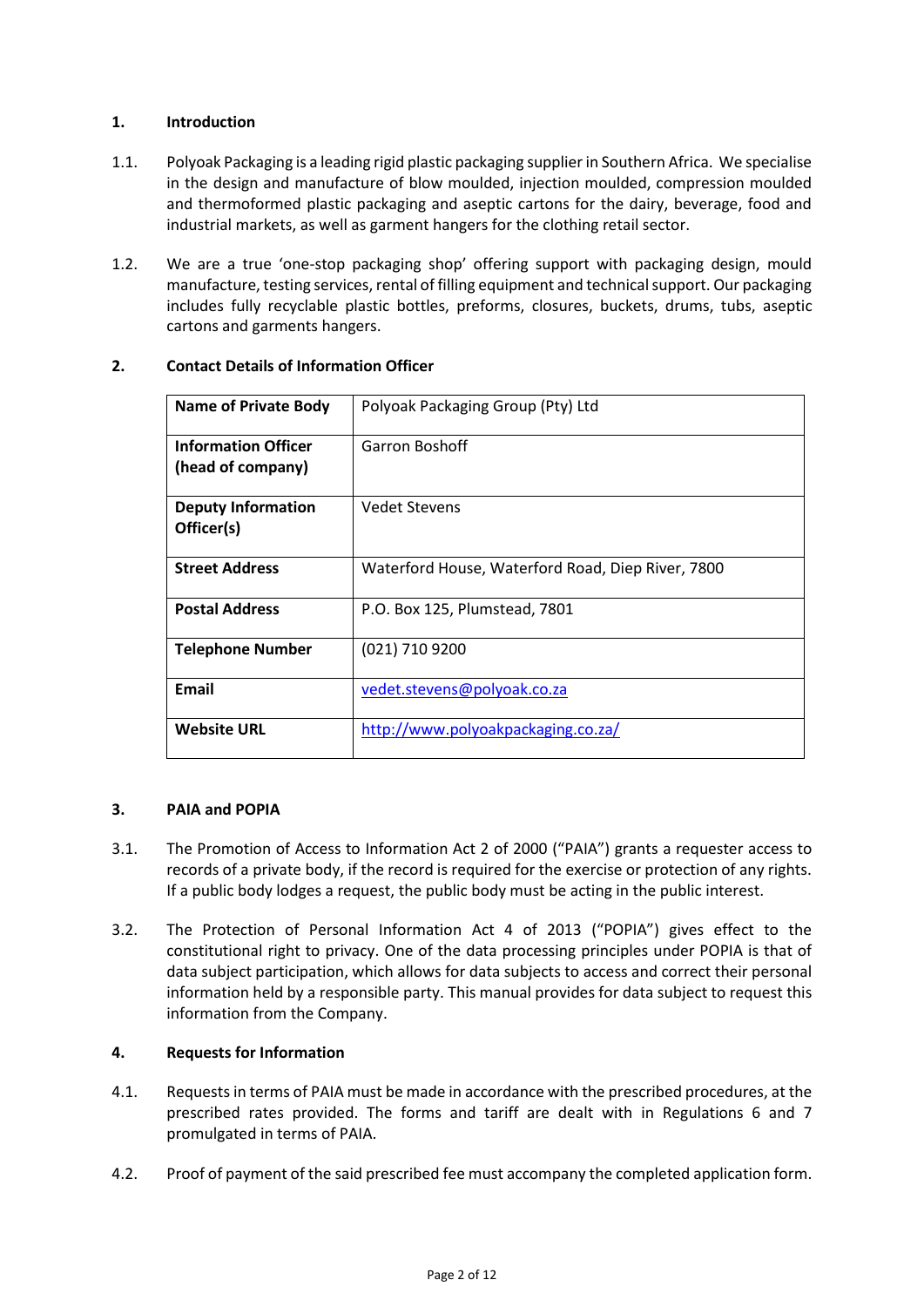#### <span id="page-2-0"></span>**5. The Guide**

- 5.1. Requesters are referred to the Guide in terms of Section 10 which has been compiled by the South African Human Rights Commission ("SAHRC") and will be updated and made available by the Information Regulator. The Guide contains information for the purposes of exercising Constitutional Rights and is available in all of the official languages.
- 5.2. The contact details of the Information Regulator are:

| <b>Postal Address</b> | P.O. Box 31533, Braamfontein, Johannesburg, 2017 |
|-----------------------|--------------------------------------------------|
| <b>Email Address</b>  | inforeg@justice.gov.za                           |
| Website               | https://www.justice.gov.za/inforeg/              |

#### **6. Latest notice in terms of Section 52(2) (if any)**

6.1. At this stage no notice has been published on the categories of records that are automatically available without a person having to request access in terms of PAIA.

#### <span id="page-2-1"></span>**7. Information Available in terms of any other Legislation**

Information is held and maintained by the Company in compliance with the following legislation:

- Arbitration Act No. 42 of 1965
- Basic Conditions of Employment No. 75 of1997
- Broad Based Black Economic Empowerment Act No. 53 of 2003
- Companies Act No. 71 of 2008
- Compensation for Occupational Injuries and Health Diseases Act No.130 of 1993
- Consumer Protection Act No. 68 of 2008
- Copyright Act No. 98 of 1978
- Currency and Exchanges Act No. 9 of 1933
- Customs and Excise Act No. 91 of 1964
- Debt Collectors Act No. 114 of 1998
- Electronic Communications Act No. 36 of 2005
- Electronic Communications and Transactions Act No. 25 of 2002
- Employment Equity Act No. 55 of 1998
- Financial Intelligence Centre Act No. 38 of 2001
- Hazardous Substances Act No. 15 of 1973
- Income Tax Act No. 95 of 1967
- Insolvency Act No. 24 of 1936
- Insurance Act No 27 of 1943
- Intellectual Property Laws Amendments Act No. 38 of 1997
- Labour Relations Act No. 66 of 1995
- Long Term Insurance Act No. 52 of 1998
- Medical Schemes Act No. 131 of 1998
- National Environmental Management Act NO. 107 of 1998
- National Environmental Management Air Quality Act No. 39 of 2004
- National Environmental Management: Waste Act No. 59 of 2008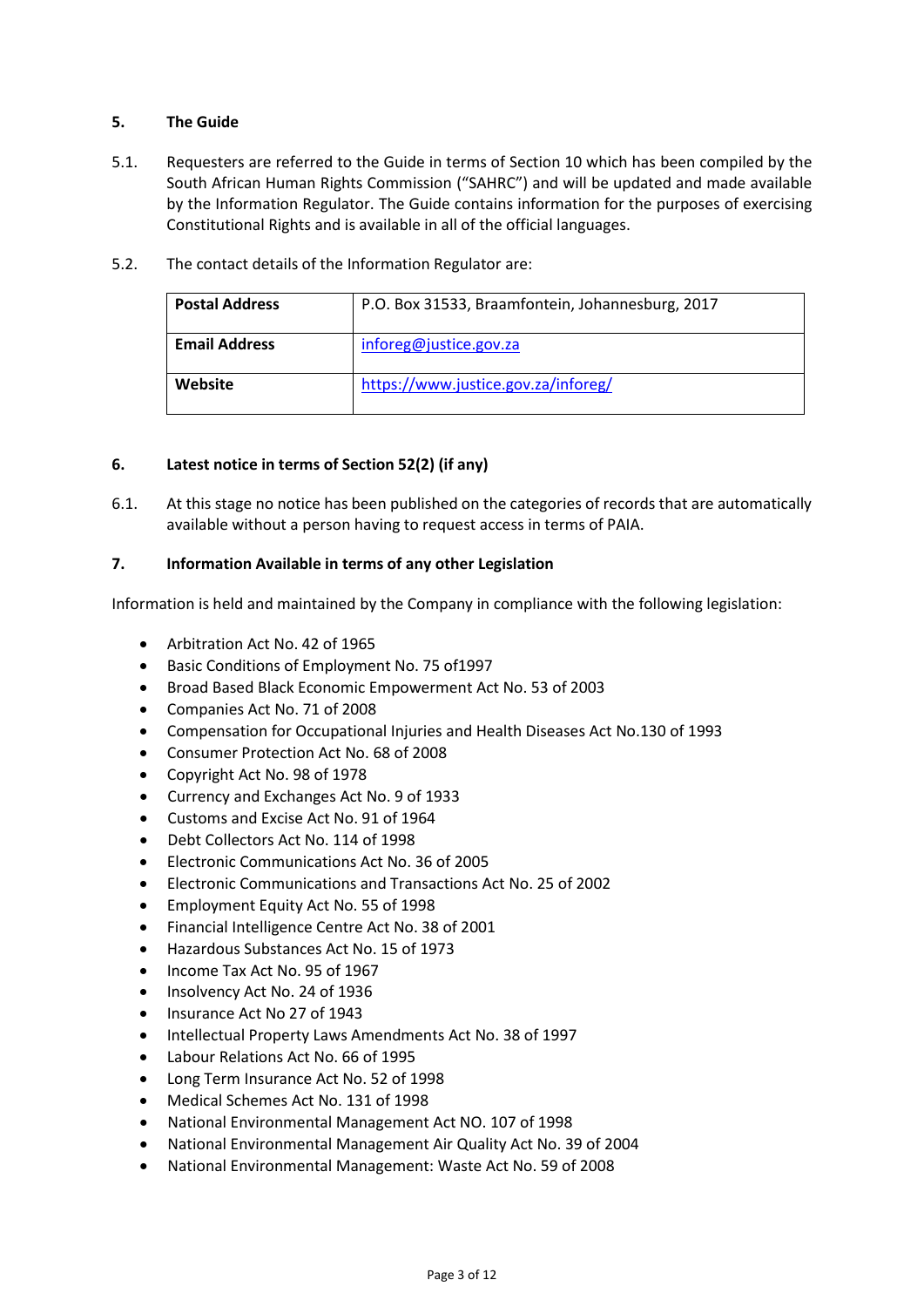- National Credit Act No. 34 of 2005
- Occupational Health & Safety Act No. 85 of 1993
- Patents Act No. 57 of 1978
- Pension Funds Act No. 24 of 1956
- Prescription Act No. 68 of 1969
- Prevention and Combating of Corrupt Activities Act No. 12 of 2004
- Prevention of Organized Crime Act No. 121 of 1998
- Protection of Personal Information Act No. 4 of 2013
- Short Term Insurance Act No. 53 of 1998
- Skills Development Act No. 97 of 1998
- Skills Development Levies Act No. 9 of 1999
- Trademarks Act No. 194 of 1993
- Unemployment Contribution Act No. 4 of 2002
- Unemployment Insurance Act No. 30 of 1996
- Value Added Tax Act 89 of 1991

#### <span id="page-3-0"></span>**8. Schedule of Records of the Company**

The records held by the Company, both those that can be accessed without an application in terms of PAIA and otherwise, are listed i[n Schedule 1.](#page-5-0)

#### <span id="page-3-1"></span>**9. Schedule of Personal Information Processed by the Company**

- 9.1. *Schedule of Personal Information.* The personal information processed by the Company in terms of POPIA is set out i[n Schedule 1.](#page-8-0)
- 9.2. *Planned and actual transborder flows of personal information.* The Company may use hosting or cloud services to store and process personal information that are not located in the RSA. If it does so, it will ensure that the level of protection given to the personal information is at least as good as that provided for under RSA Law, either by means of a binding contract with the service provider, or by using a service provider located in a country with privacy laws of similar or stronger effect.

#### *9.3. Information Security Measures.*

The Company employs appropriate, reasonable technical and organisational measures to secure the integrity and confidentiality of personal information in its possession or under its control, which include the following:

- 9.3.1. Identifying reasonably foreseeable internal and external risks to personal and other information in its possession or under its control;
- 9.3.2. Establishing and maintaining appropriate safeguards against the risks identified;
- 9.3.3. Regularly verifying that the safeguards are effectively implemented; and
- 9.3.4. Ensuring that the safeguards are continually updated in response to new risks or deficiencies in previously implemented safeguards.

#### <span id="page-3-2"></span>**10. Other Prescribed Information**

10.1. At the time of the compilation of this manual, no further information has been prescribed.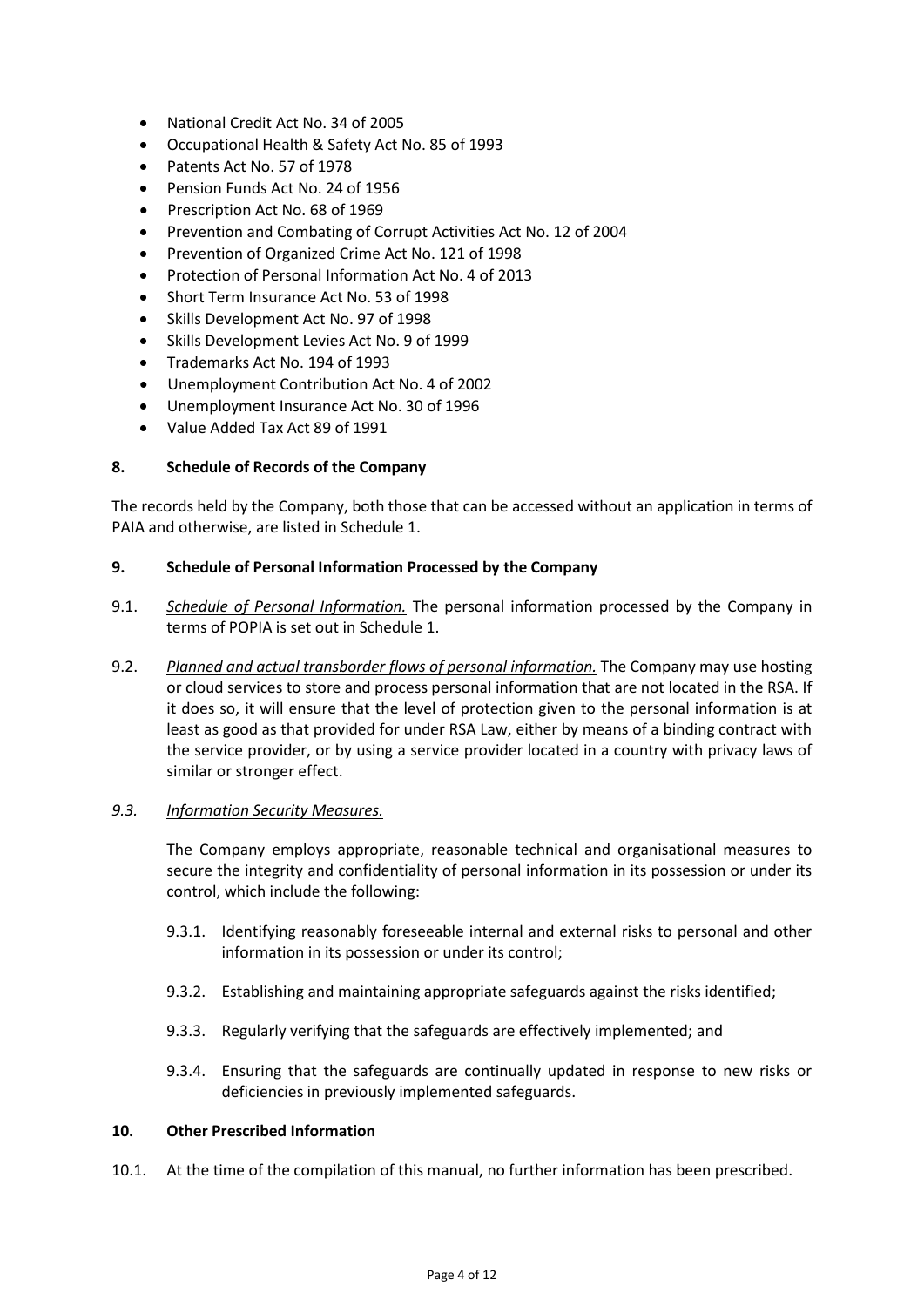#### <span id="page-4-0"></span>**11. Availability of Manual**

- 11.1. This manual is available free of charge for inspection at the above-mentioned address and at the Information Regulator.
- 11.2. Copies of the manual may be obtained, subject to the prescribed fees.
- 11.3. The manual may also be accessed on the Company's website.

#### <span id="page-4-1"></span>**12. Reservation of Rights**

12.1. Nothing in this manual is to be construed as a waiver of the right to the confidentiality of any document or any legal privilege or right of non-disclosure attaching to any document mentioned herein, whether in terms of any statute or under the common law. All rights in this regard are fully reserved.

------------------ooOoo------------------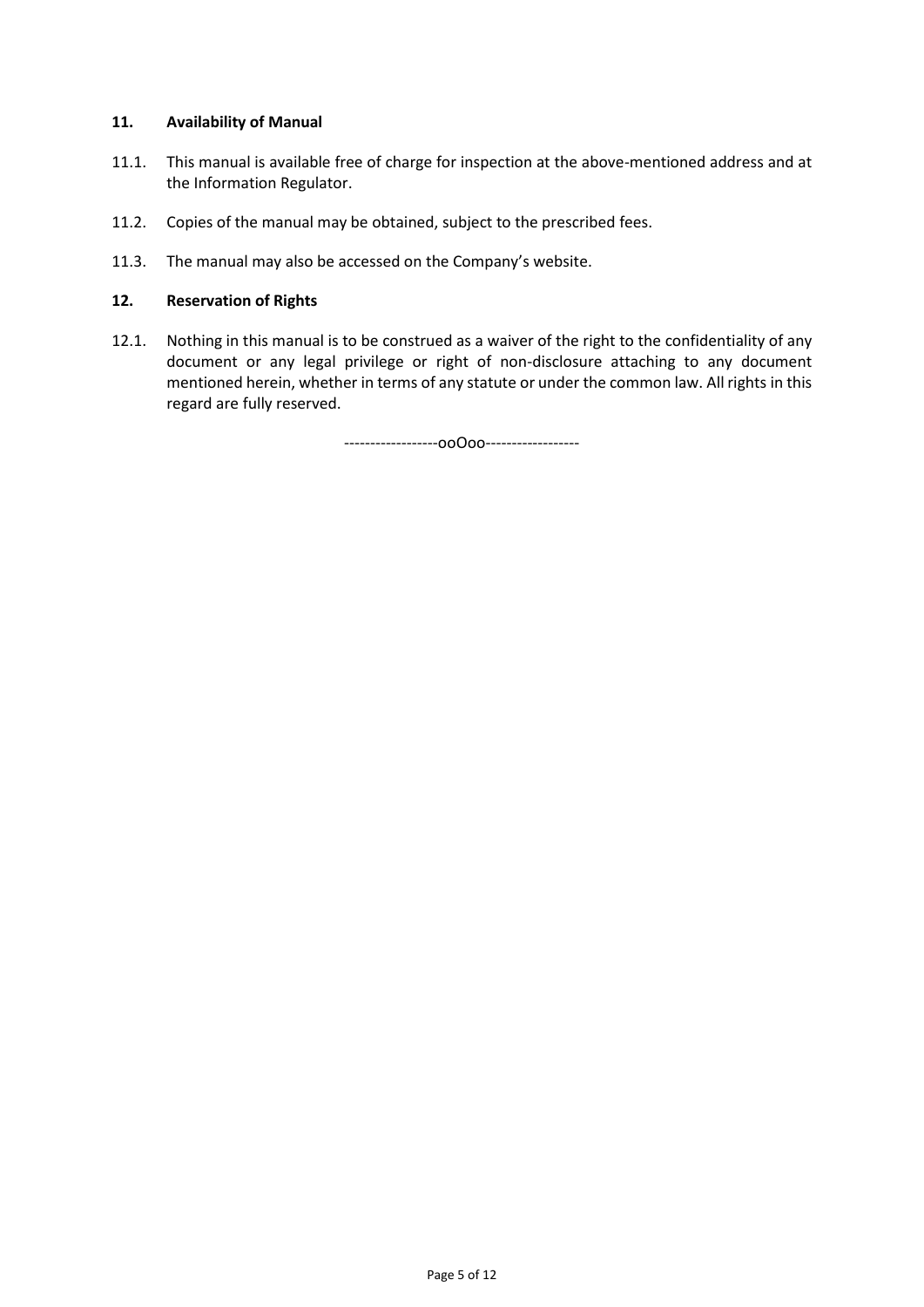<span id="page-5-0"></span>

| Category               | Subject                                       | Availability                       |
|------------------------|-----------------------------------------------|------------------------------------|
| Communication          | Public product information                    | <b>Available</b>                   |
|                        | Media releases                                | <b>Available</b>                   |
|                        | Promotion of Access to Information Act Manual | <b>Available</b>                   |
|                        | Internal and external correspondence          | May not be disclosed               |
|                        | News and publications                         | <b>Available</b>                   |
| <b>Human Resources</b> | <b>Employment contracts</b>                   | May not be disclosed               |
|                        | Disciplinary records                          | May not be disclosed               |
|                        | Employment equity plan                        | Limited disclosure only on request |
|                        | Skills development programme                  | Limited disclosure only on request |
|                        | Salaries and wages records                    | May not be disclosed               |
|                        | Documents relating to employee benefits       | May not be disclosed               |
|                        | Disciplinary code                             | Limited disclosure only on request |
|                        | Personnel Guidelines, Policies and Procedures | Limited disclosure only on request |
|                        | Leave records                                 | May not be disclosed               |
|                        |                                               |                                    |

### **Schedule 1 – Records Available in Terms of PAIA**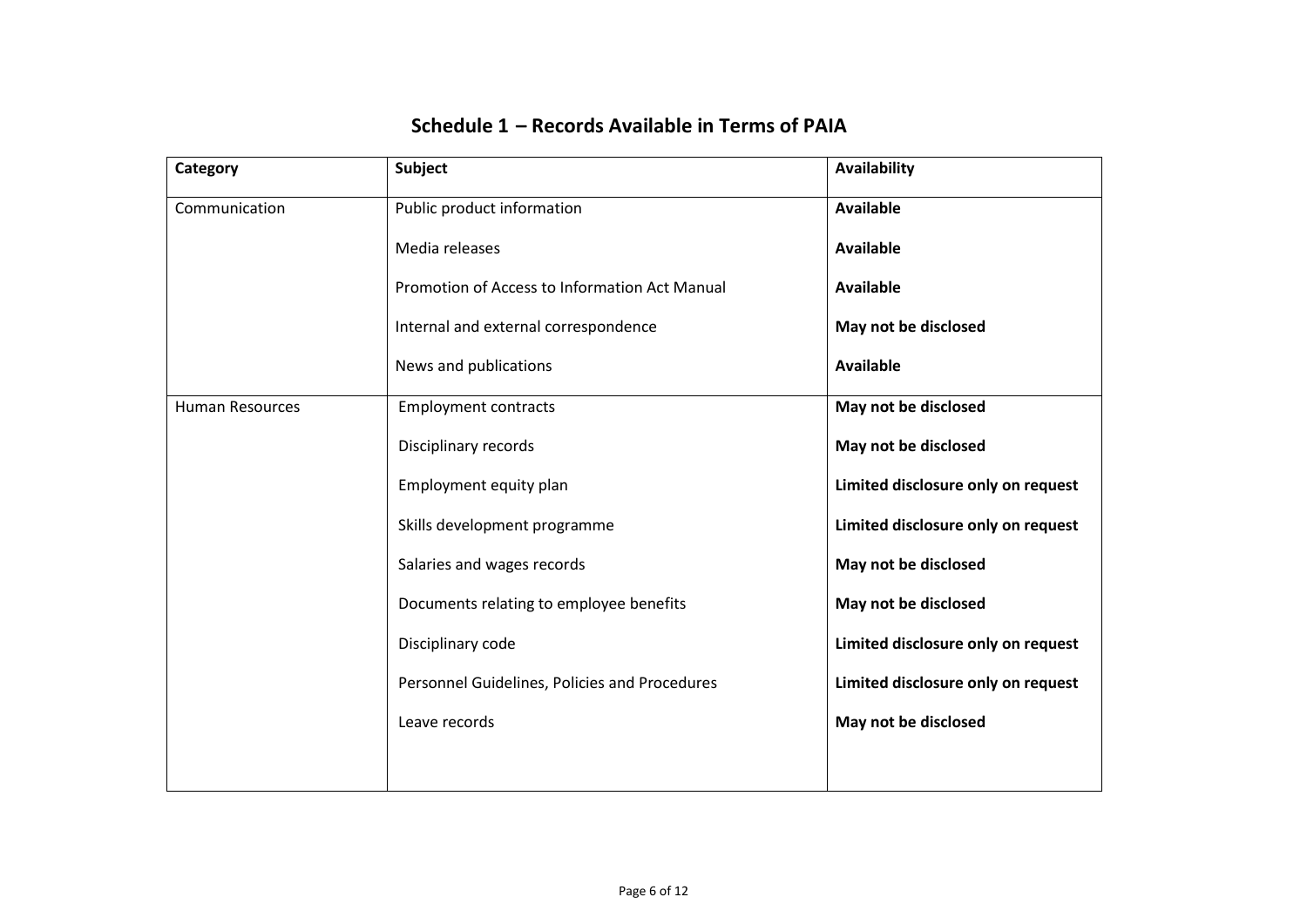|                                   | Personal information of past, present and prospective<br>employees and officer / directors | May not be disclosed               |
|-----------------------------------|--------------------------------------------------------------------------------------------|------------------------------------|
|                                   | <b>Banking details</b>                                                                     | May not be disclosed               |
|                                   | PAYE records                                                                               | May not be disclosed               |
|                                   | Documents issued to employees for income tax purposes                                      | May not be disclosed               |
|                                   | Records of payments made to SARS on behalf of employees                                    | May not be disclosed               |
|                                   | UIF records                                                                                | May not be disclosed               |
| <b>Customer Records</b>           | Records provided by customers, including documentary<br>information required               | May not be disclosed               |
|                                   | Records provided by a customer to a third party acting for<br>and on behalf of the Company | May not be disclosed               |
|                                   | Records provided by third parties                                                          | May not be disclosed               |
|                                   | Correspondence with third parties                                                          | May not be disclosed               |
|                                   | Customer agreements and quotations                                                         | May not be disclosed               |
| Immovable and Movable<br>Property | Asset register                                                                             | Limited disclosure only on request |
|                                   | Agreements for the lease of immovable property                                             | May not be disclosed               |
|                                   | Agreements for the lease or sale of movable property                                       | May not be disclosed               |
|                                   | Credit sale agreements and/or hire purchase agreements                                     | May not be disclosed               |
|                                   |                                                                                            |                                    |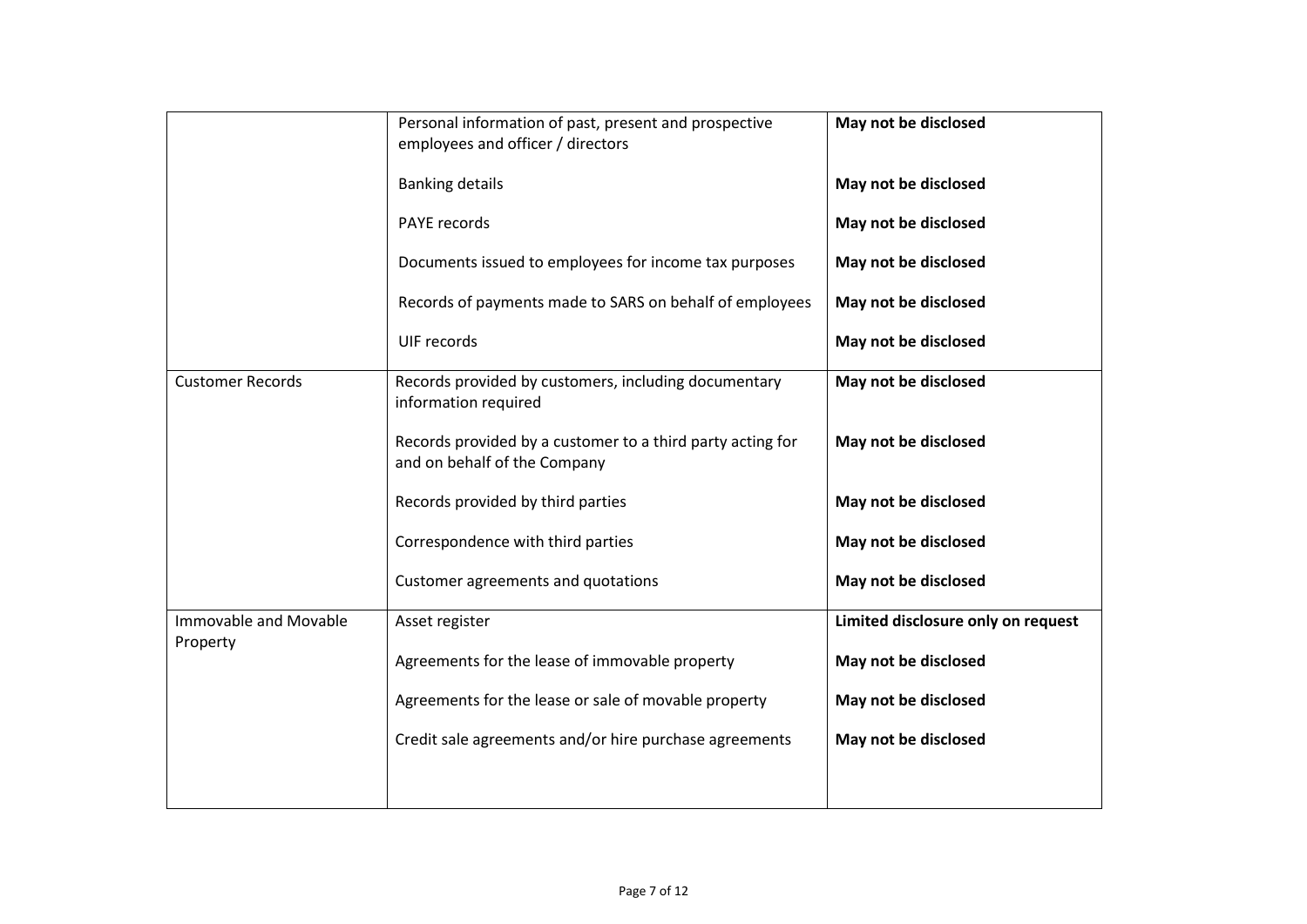|                                              | Other agreements for the purchase, ordinary sale,<br>conditional sale or hire of assets | May not be disclosed               |
|----------------------------------------------|-----------------------------------------------------------------------------------------|------------------------------------|
| <b>Financial Information</b>                 | Financial and accounting records                                                        | May not be disclosed               |
|                                              | <b>Banking details</b>                                                                  | Available upon request             |
|                                              | Insurance records                                                                       | May not be disclosed               |
|                                              | Tax compliance documents and tax returns                                                | May not be disclosed               |
|                                              | Accounting records                                                                      | May not be disclosed               |
|                                              | <b>Bank statements</b>                                                                  | May not be disclosed               |
|                                              | Invoices in respect of creditors and debtors                                            | May not be disclosed               |
|                                              | Details of auditors                                                                     | Available upon request             |
|                                              | Auditors' reports in respect of audits conducted                                        | Limited disclosure only on request |
| <b>Information Technology</b>                | Computer software, support and maintenance agreements                                   | May not be disclosed               |
|                                              | Other documentation pertaining to computer systems and<br>computer programmes           | May not be disclosed               |
| Information relating to legal<br>proceedings | Records relating to legal proceedings involving the Company                             | May not be disclosed               |
| <b>General Records</b>                       | Customer, supplier and document databases                                               | May not be disclosed               |
|                                              | <b>BBBEE Certificate</b>                                                                | Available upon request             |
|                                              | <b>Commercial agreements</b>                                                            | May not be disclosed               |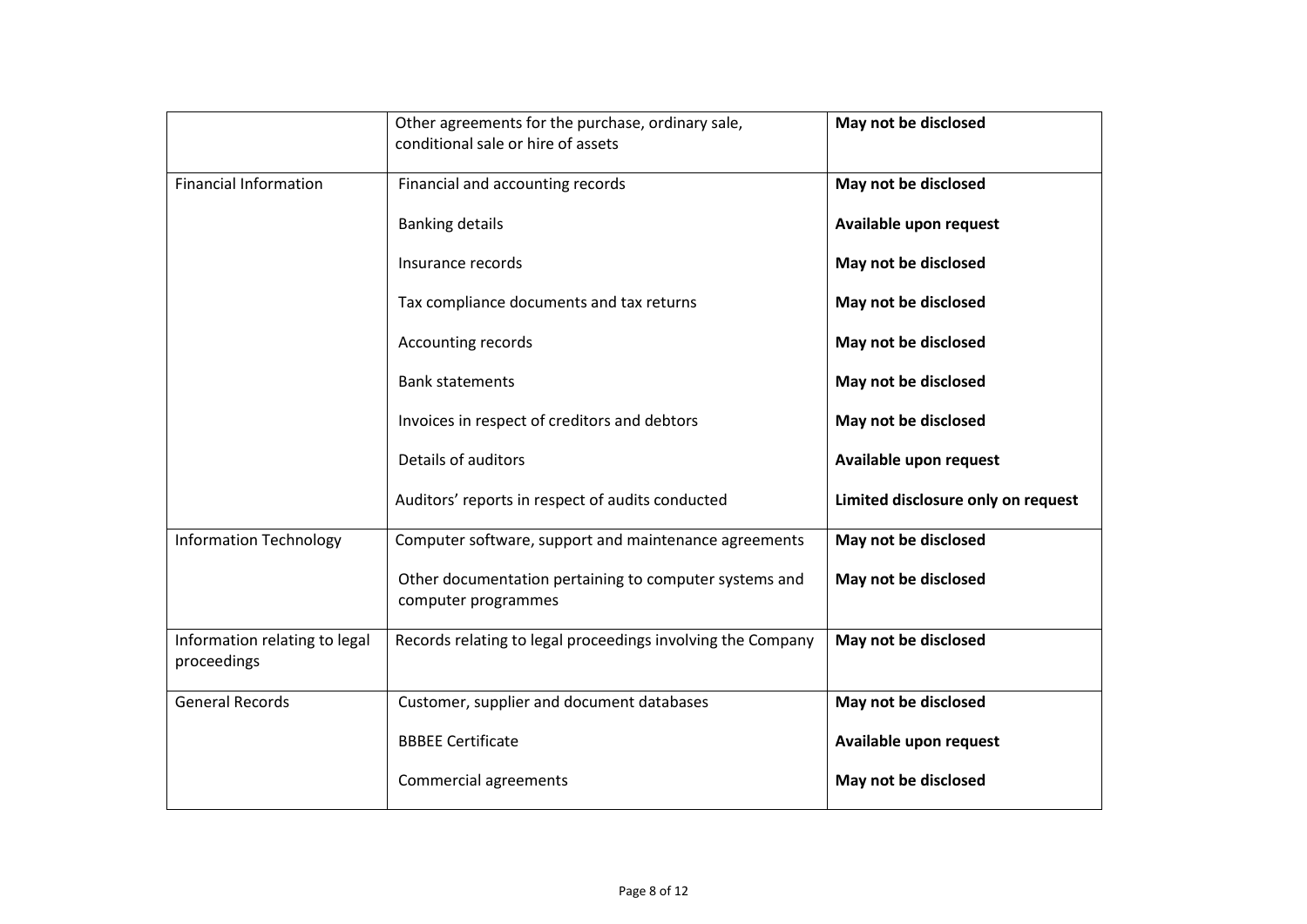|                              | Statutory records                                                                                          | Available upon request             |
|------------------------------|------------------------------------------------------------------------------------------------------------|------------------------------------|
|                              | Organisational structure                                                                                   | Available upon request             |
| <b>Intellectual Property</b> | List of trademarks, copyrights and designs held and pending<br>applications                                | Available upon request             |
|                              | Records relating to domain names                                                                           | Available upon request             |
|                              | Licenses relating to intellectual property rights                                                          | Limited disclosure only on request |
| Company Records              | Documents of incorporation                                                                                 | Available upon request             |
|                              | Memorandum of Incorporation                                                                                | Limited disclosure only on request |
|                              | <b>Shareholder Agreements</b>                                                                              | May not be disclosed               |
|                              | Minutes of Board of Directors meetings                                                                     | May not be disclosed               |
|                              | Records relating to the appointment of directors/ auditor/<br>secretary/ public officer and other officers | May not be disclosed               |
|                              | Share Register and other statutory registers                                                               | May not be disclosed               |

<span id="page-8-0"></span>------------------ooOoo------------------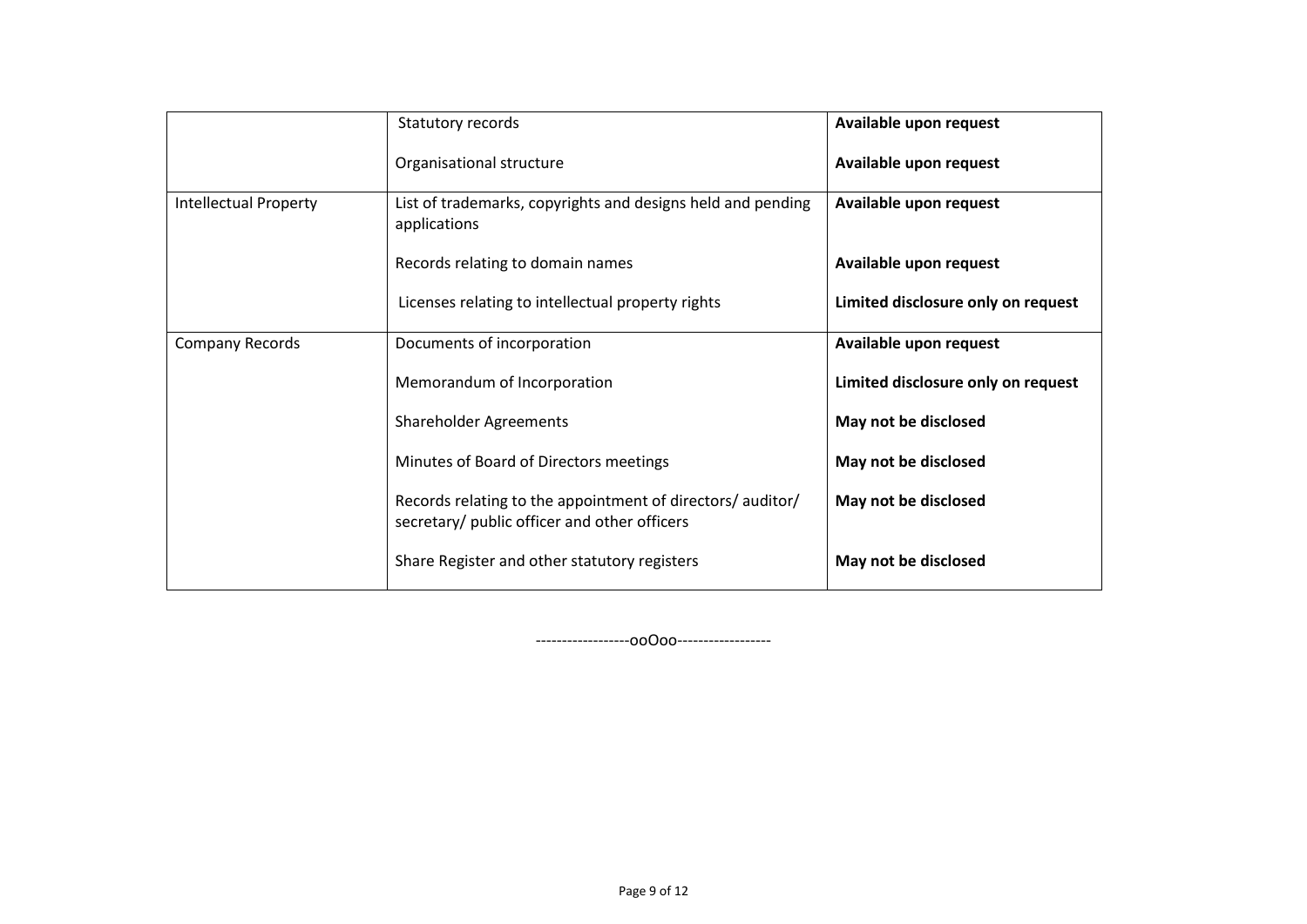<span id="page-9-0"></span>

| <b>Personal Information</b>                                                                                                                                                                                                                                                                                                                                                                                                              | <b>Purpose of Processing</b>                                                                                                                                              | Data Subjects it relates to                                  | <b>Valid Recipients</b>                                                                                                                                        |
|------------------------------------------------------------------------------------------------------------------------------------------------------------------------------------------------------------------------------------------------------------------------------------------------------------------------------------------------------------------------------------------------------------------------------------------|---------------------------------------------------------------------------------------------------------------------------------------------------------------------------|--------------------------------------------------------------|----------------------------------------------------------------------------------------------------------------------------------------------------------------|
| Employee Personal Information,<br>including:<br>Full name<br>Identity Number and ID copy<br>Race<br>Gender<br><b>Educational data</b><br>Physical address<br>Cellphone number<br><b>Personal Email address</b><br><b>Banking details</b><br>Tax information<br><b>Trade Union Membership</b><br>Next of kin<br>Criminal history<br><b>Biometric data</b><br>Certain medical information<br><b>SETA certifications</b><br>Exit interviews | Managing employment relationship.<br>As required by statutory obligations in<br>terms of the relevant employment<br>legislation.<br>As required by SARS for tax purposes. | Past and current employees<br>of the Company.                | Management of the<br>Company.<br>Accounts department of the<br>Company.<br>SARS.<br>Statutory bodies and courts<br>in terms of legislation or<br>court orders. |
| Supplier and Third-Party Contractors'<br>Personal Information, including:<br>Full name<br><b>Identity Number</b><br>Company name<br><b>Company Registration</b><br>Number                                                                                                                                                                                                                                                                | Managing supplier/contractor<br>relationship for services to be<br>provided.<br>To make payments for services<br>rendered.                                                | Past and current<br>suppliers/contractors of the<br>Company. | Management of the<br>Company.<br>Accounts department of the<br>Company.<br>SARS.                                                                               |

## **Schedule 2 – Personal Information Processed in Terms of POPIA**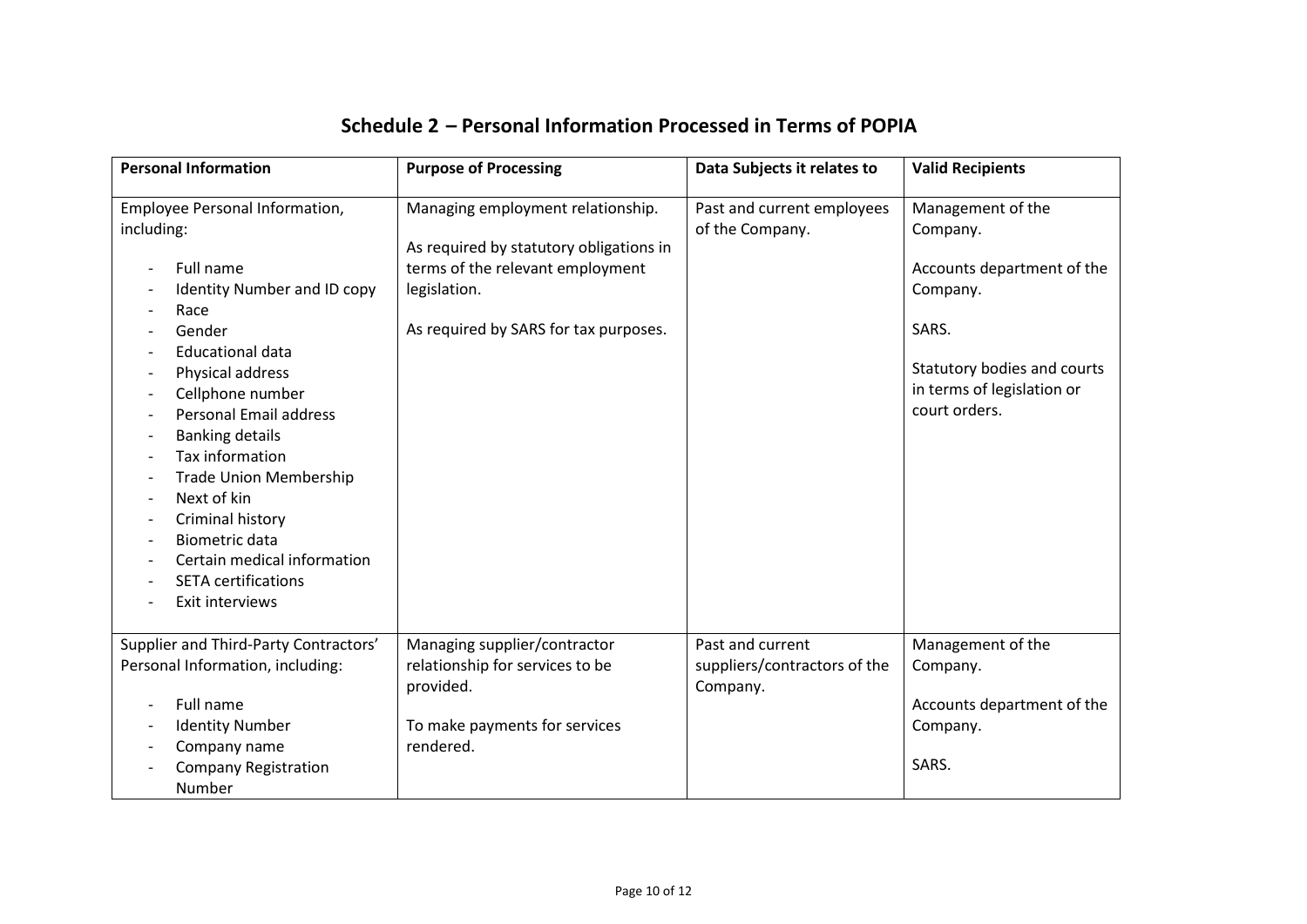| Physical address<br>$\overline{\phantom{a}}$<br>Contact details<br>VAT number<br><b>Banking details</b>                                                                                                                                                                                                                                                                                                                                    | As required by statutory obligations in<br>terms of the relevant legislation.                                                  |                                               | Statutory bodies and courts<br>in terms of legislation or<br>court orders.                                                                                                                                                        |
|--------------------------------------------------------------------------------------------------------------------------------------------------------------------------------------------------------------------------------------------------------------------------------------------------------------------------------------------------------------------------------------------------------------------------------------------|--------------------------------------------------------------------------------------------------------------------------------|-----------------------------------------------|-----------------------------------------------------------------------------------------------------------------------------------------------------------------------------------------------------------------------------------|
| <b>Customer Personal Information,</b><br>including:<br>Full name<br><b>Identity Number</b><br>Company/Entity name<br>Company/Entity Registration<br>Number<br>Company/Entity incorporation<br>documentation<br>Physical address<br>Contact details<br>VAT / Income Tax number<br><b>Banking details</b><br><b>Bank statements</b><br>Credit information<br><b>BBBEE</b> information<br>Documentation / information<br>provided by customer | Managing customer relationship.<br>As required by statutory obligations in<br>terms of the relevant legislation.               | Past and current customers<br>of the Company. | Management of the<br>Company.<br>Relevant employees of the<br>Company.<br>Accounts department of the<br>Company.<br>Third party suppliers.<br>SARS.<br>Statutory bodies and courts<br>in terms of legislation or<br>court orders. |
| Personal Information collected from<br>COVID19 sign-in register                                                                                                                                                                                                                                                                                                                                                                            | Required to be obtained and kept in<br>accordance with the relevant<br>Regulations in terms of the Disaster<br>Management Act. | Any person entering the<br>Company's office.  | Management of the<br>Company.<br>Statutory bodies and courts<br>in terms of legislation or<br>court orders.                                                                                                                       |